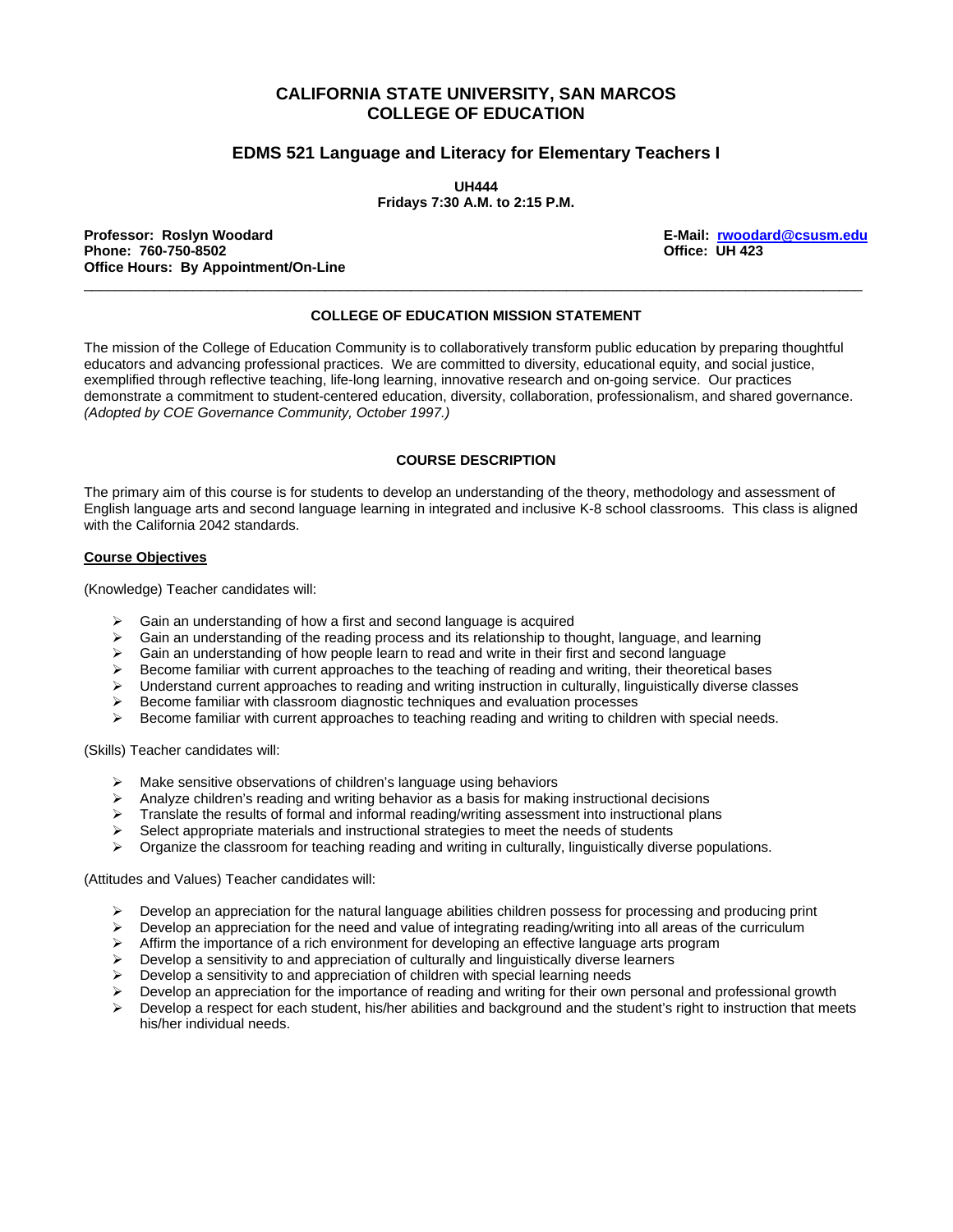#### **AUTHORIZATION TO TEACH ENGLISH LEARNERS**

This credential program has been specifically designed to prepare teachers for the diversity of languages often encountered in California public school classrooms. The authorization to teach English learners is met through the infusion of content and experiences within the credential program, as well as additional coursework. Students successfully completing this program receive a credential with authorization to teach English learners. *(Approved by CCTC in SB 2042 Program Standards, August 2002.)*

#### **TEACHER PERFORMANCE EXPECTATION (TPE) COMPETENCIES**

The course objectives, assignments, and assessments have been aligned with the CCTC standards for the Multiple Subjects Credential. This course is designed to help teachers seeking a California teaching credential to develop the skills, knowledge, and attitudes necessary to assist schools and districts in implementing effective programs for all students. The successful candidate will be able to merge theory and practice in order to realize a comprehensive and extensive educational program for all students. You will be required to formally address the following TPEs in this course: 1A and 4.

#### **TASKSTREAM, TPEs, ASSIGNMENTS**

#### **TPE Reflective Writing**

This course requires that you address TPE 1A and TPE 4 by completing course assignments. Completion of the course assignments will include that you have submitted them in the appropriate format to your electronic portfolio. Assessment of each TPE is directly related to the assessment of your course assignments. You will write summary reflections to be submitted, responded to, and archived via TaskStream.When the reflection is finalized, it will become a permanent record in your TaskStream Portfolio. Please return to the TPE at another point in your program and make modifications as your understanding deepens. **You must complete each TPE reflection in order to receive full credit for those related assignments.**

The following link will take you to the CSUSM COE website where you can get help with how to create your electronic portfolio and information on the required elements: http://lynx.csusm.edu/coe/eportfolio/index.asp

This following is the TaskStream home page link where you will register for TaskStream and return to when working on your electronic portfolio: http://www.taskstream.com

### **COLLEGE OF EDUCATION ATTENDANCE POLICY**

Due to the dynamic and interactive nature of courses in the College of Education, all students are expected to attend all classes and participate actively. At a minimum, students must attend more than 80% of class time, or s/he may not receive a passing grade for the course at the discretion of the instructor. Individual instructors may adopt more stringent attendance requirements. Should the student have extenuating circumstances, s/he should contact the instructor as soon as possible. *(Adopted by the COE Governance Community, December, 1997.)*

### *You cannot receive an "A" in this course if you miss more than two class sessions.*

¾ 8 sessions: Miss an entire class session once and you will not receive an "A-". Miss any part of class sessions twice you will not receive an "A-". Your grade will automatically drop to a "C" if you miss an entire class session and any part of another class session. Your grade will automatically drop to a "C" if you miss any part of a class session 3 times. If you miss more than what is needed for a "C," you will receive a failing grade.

#### **ALL-UNIVERSITY WRITING REQUIREMENT**

Writing in this course will be judged on clarity, detailed support for main points, support from texts and standards. This will include lesson plans, your philosophy, interventions for the mini case study, and RICA materials. Every course at the university must have a writing requirement of at least 2500 words.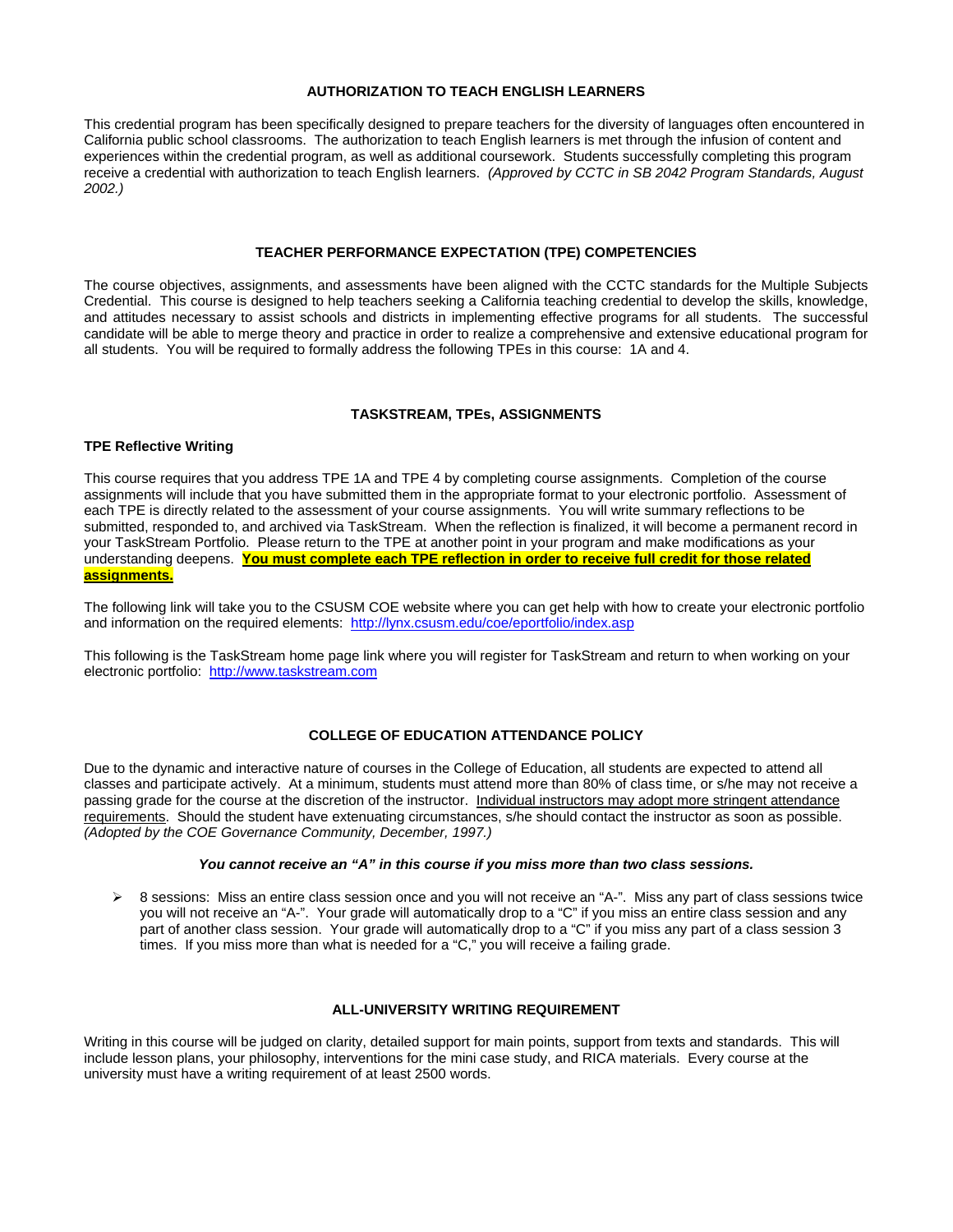#### **STUDENTS WITH DISABILITIES REQUIRING REASONABLE ACCOMMODATIONS**

Students must be approved for services by providing appropriate and recent documentation to the Office of Disabled Student Services (DSS). This office is located in Craven Hall 5205, and can be contacted by phone at (760) 750-4905, or TTY (760) 750-4909. Students authorized by DSS to receive reasonable accommodations should meet with their instructor during office hours or, in order to ensure confidentiality, in a more private setting.

#### **CSUSM ACADEMIC HONESTY POLICY**

"Students will be expected to adhere to standards of academic honesty and integrity, as outlined in the Student Academic Honesty Policy. All written work and oral assignments must be original work. All ideas/materials that are borrowed from other sources must have appropriate references to the original sources. Any quoted material should give credit to the source and be punctuated with quotation marks.

Students are responsible for honest completion of their work including examinations. There will be no tolerance for infractions. If you believe there has been an infraction by someone in the class, please bring it to the instructor's attention. The instructor reserves the right to discipline any student for academic dishonesty in accordance with the general rules and regulations of the university. Disciplinary action may include the lowering of grades and/or the assignment of a failing grade for an exam, assignment, or the class as a whole."

### **COURSE REQUIREMENTS**

#### **Required Texts**

California Department of Education. (1999). Reading Language Arts Framework for California Public Schools: Kindergarten through grade twelve. Retrieved August 18, 2005, from http://www.cde.ca.gov/re/pn/fd/documents/lang-arts.pdf

Choate, J. S. (2004). *Successful inclusive teaching: Proven ways to detect and correct special needs.* (4<sup>th</sup> ed.). Boston: Pearson Education, Inc.

Johns, J. (2000). *Basic reading inventory: Pre-primer through grade twelve & early literacy assessments.* Dubuque, Iowa: Kendall-Hunt.

- Tompkins, G. E. (2006). *Literacy for the 21st century: A balanced approach* (4th ed.). Upper Saddle River, NJ: Pearson Education, Inc.
- Zarrillo, J. J. (2002). *Ready for RICA: A test preparation guide for California's Reading Instruction Competence Assessment*. Upper Saddle River, NJ: Pearson Education, Inc.

**\_\_\_\_\_\_\_\_\_\_\_**

TaskStream Account.

### **Grading/Assignment Policy**

All students are expected to participate in class activities and demonstrate reflective learning. It is important that students are well prepared for course sessions by completing the readings and assignments scheduled before the class meeting. Unless otherwise negotiated with the instructor, all assignments are to be handed in on the due date. **Assignments not handed in on the due date will lose a percentage of earned credit per day.** Assignments should be typed and double-spaced unless the instructor specifies a different format. Attendance may also affect your grade. Please see the Attendance Policy.

**\_\_\_\_\_\_\_\_\_\_\_**

The following grading scale will be used:

| $150 - 145$ A<br>$144 - 139$ A- | $138 - 133$ B+<br>$132 - 127$ B<br>$126 - 121$ B-     | $120 - 115$ C+ |  |
|---------------------------------|-------------------------------------------------------|----------------|--|
| $114 - 109$ C<br>$108 - 103$ C- | $102 - 97$<br>D+<br>$97 - 92$<br>D<br>$91 - 86$<br>D- | 86 and below F |  |

*NOTE: Students are reminded that the College requires completion of this course with a C+ or higher.*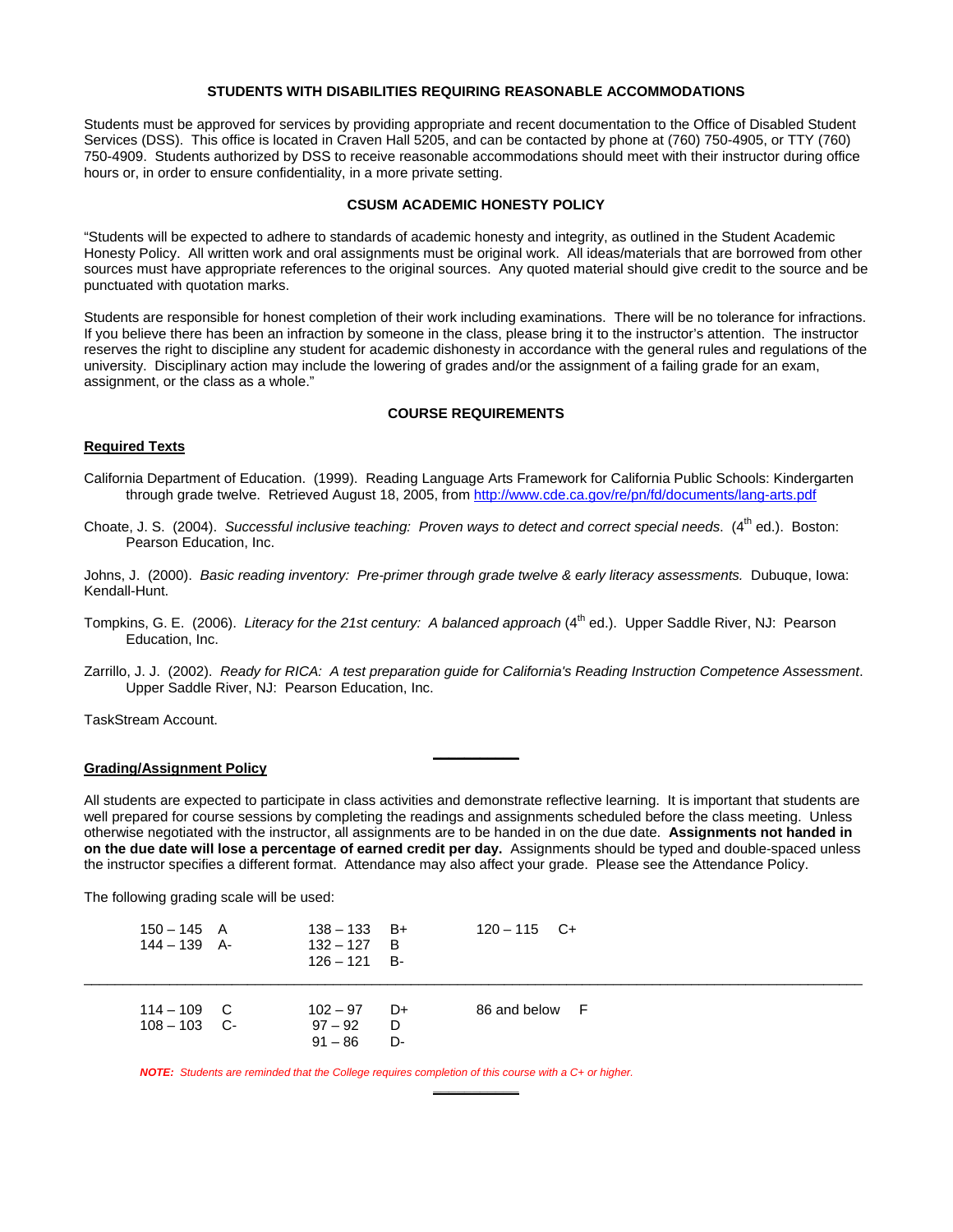#### **Assignments**

- Attendance, Disposition, and Class Participation 15 points 15 points
- Quick Writes/Reflections (In-Class) 11 points
- Field Experience Observations 26 points
- Language Arts Resource Notebook 28 points
- **Frame Strategy Lesson Plan 38 points** 28 points 38 points
- Primary Mini Case Study 32 points

#### **Attendance, Disposition, and Class Participation 15 points 15 points 15 points 15 points 15 points 15 points 15 points 15 points 15 points 15 points 15 points 15 points 15 points 15 points 16 points 16 points 16 points 16**

This is a HYBRID course and some of its components will be done on WebCT6. It is your responsibility to log on, check for weekly assignments, complete such assignments in due time, and submit them on-line as requested. It is also expected that all students will attend all class sessions and will actively participate in class discussions, activities, group discussions and all cooperative learning sharing activities, whether they are done face to face or on line.

#### **Quick Writes/Reflections (In Class/Online)** 11 points **11 points 11 points**

You will be required to write and reflect upon your learning and thinking as it relates to key ideas from the readings, class discussions, and activities. There will no prior notice given for these in-class/online assignments.

#### **Field Experience Observations 26 points**

You will be required to complete 15 hours of field experience observations while you are observing/participating in K-12 classroom activities. Please look for and write down your observations of lessons related to balanced literacy and the RICA content areas taught in this course. Jot down brief notes about the kinds of activities teachers and students are engaged in, the room arrangement, instructional methods and materials, student groupings, etc. Be sure to write your observations of the teacher and students in the "activity" section and reserve your judgments for the "reflective notes" section. Observations will be **turned in electronically to WebCT and later submitted to TaskStream for completion of TPE 1A.**

Please use the following format when completing each observation:

| <b>Student Name</b>            |                          |  |  |  |
|--------------------------------|--------------------------|--|--|--|
| <b>Topic of Lesson</b>         |                          |  |  |  |
| Date/Time                      |                          |  |  |  |
| Place (school/grade/classroom) |                          |  |  |  |
| <b>Activity</b>                | <b>Reflective Notes</b>  |  |  |  |
|                                | Judgments (2)            |  |  |  |
|                                | <b>Modifications (2)</b> |  |  |  |

After completing your observations, **you are specifically responsible for writing and submitting a reflective statement for TPE 1A** in the TaskStream Electronic Portfolio. Your writing should elaborate on your learning and mastery of this TPE and show that you have a grasp of teaching reading-language arts in a multiple subject teaching assignment. The reflection should be approximately 250-350 words (the goal is to be succinct not to count words) and focus on a description/summarization of the TPE and an analysis of the observations and how they demonstrate your understanding of the TPE. You **must attach your observations** as the primary artifacts to support your ideas in the reflection for credit as well. Make sure that they are accessible to those who will be reading your portfolio in future instances.

This TPE reflective statement must include:

**Paragraph 1** - a description/summarization of the teacher candidate's learning with respect to the specific TPE being addressed (refer to *TPEs-at-a-Glance with Salient Features*)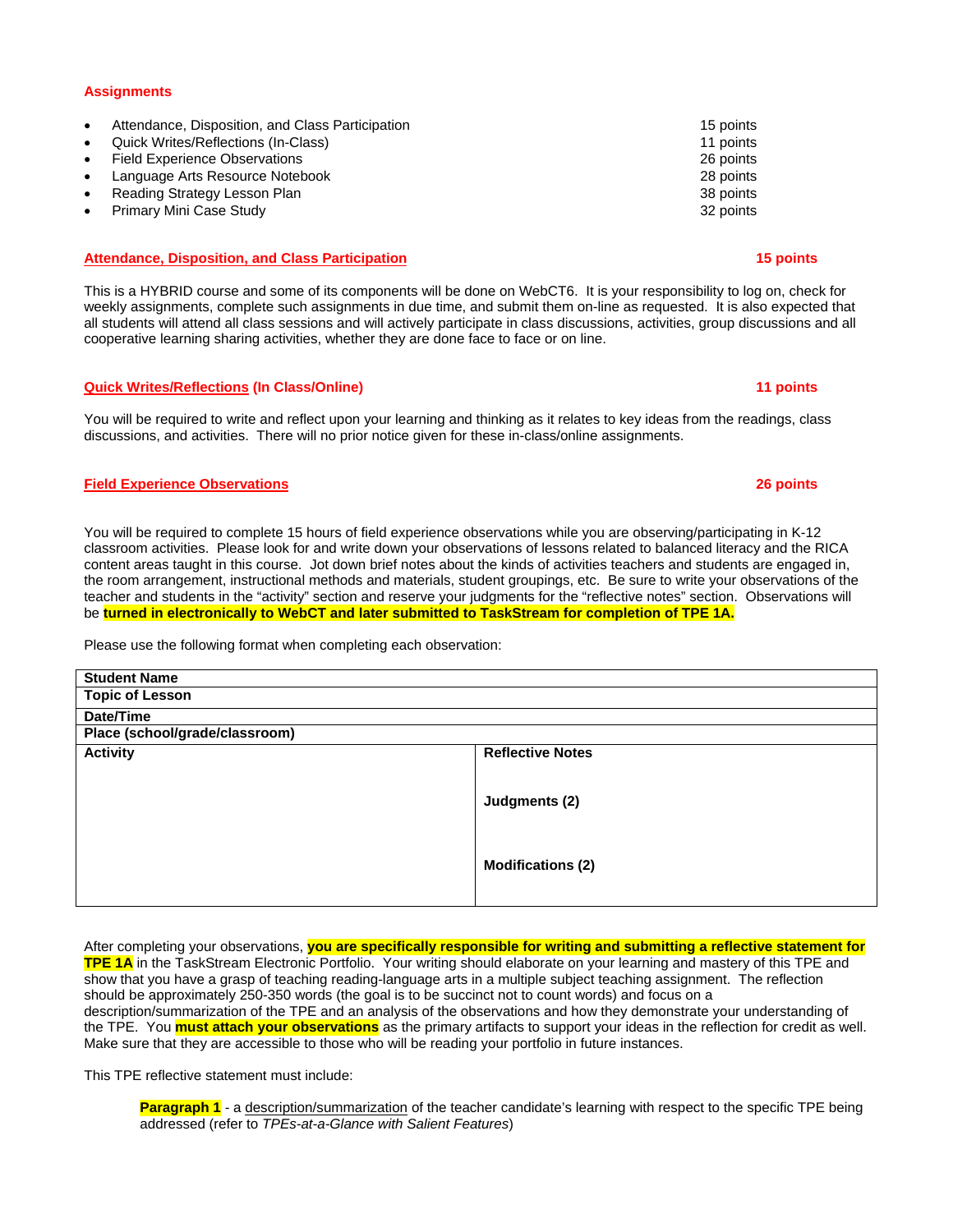**Paragraph 2** - an analysis of how the attached artifacts are evidence of that learning

#### **You will not receive full points for this assignment if you do not complete each TPE.**

**Language Arts Resource Notebook RICA Study Materials – Part I 28 points** 

Each of you will develop RICA study materials to be used to inform your teaching. The materials have two main objectives:

**Objective 1** To demonstrate your learning and understanding of reading and language arts **Objective 2** To begin a resource for your own learning

Be creative and thoughtful in the compilation of the materials. They will be a demonstration that you are ready to teach reading and language arts to a diverse student population.

RICA study materials will be organized around the 13 RICA Content Areas (see the RICA Registration Bulletin, p.39-45 and Zarrillo's text, *Ready for RICA)*. **Each content area will be turned in electronically to WebCT.**

For the first semester you will study Content Area 2, Planning, Organizing, and Managing Reading Instruction, and complete RICA study grids for the following content areas:

- Phonemic Awareness (3)
- $\div$  Concepts About Print (4)
- Systematic, Explicit Phonics and Other Word Identification Strategies (5)
- $\div$  Spelling Instruction (6)
- $\div$  Reading Comprehension Narrative (7)
- Vocabulary Development (12)
- Structure of the English Language (13)

Each section of the materials should contain the following:

- **(a)** explain each content area and the skills, concepts, etc. associated with it;
- **(b)** identify and explain **two (2) ways to assess** each content area and **include a rationale for each assessment** as to why you are using these assessments and **how assessment information is used to make informed decisions about instruction**;
- **(c)** describe, step by step, **one (1) teaching strategy** and explain **how the strategy supports reading, writing, and language arts development**;
- **(d)** include at least **three (3) accommodations** for the step-by-step strategy listed above.

You MAY (but are not required to) include in your language arts notebook the following: course assignments, course handouts and materials from your classroom/school site, examples from lesson plans and student work, information from internet sources or professional journals, strategies you will use to teach these content areas, pictures of students learning a specific strategy as well as your reflection on what was happening.

Besides the course readings, Dr. Alice Quiocho's website can also serve as a resource. The address is: http://www.csusm.edu/Quiocho. Click on "reading instruction portfolio." See the section on accommodations for ideas on ways to support second language learners. See www.ed.gov/free/ for free educational materials.

#### **Reading Strategy Lesson Plan 38 points Reading Strategy Lesson Plan**

#### You will write and present **one READING STRATEGY** lesson plan that takes into account student needs. *(Note: You must clearly comprehend strategies readers use in order to write an effective lesson)*. Please be advised that in order to obtain full credit, you will have to revise your lesson plan. Make your lesson active, interesting, fun, meaningful, and based on reading standards. The lesson plan must follow specific guidelines provided by the instructor and will be **turned in electronically to WebCT and later submitted to TaskStream for completion of TPE 4.**

It is important that your lesson addresses the needs of mainstream students, as well as makes provisions for second language learners, students presenting difficulty, and accelerated students. How are you going to work with students who are having difficulty? How will you scaffold for second language learners' learning during the lesson? How will your lesson provide enrichment for accelerated students? Will you meet with students individually or in a small group while other students work independently?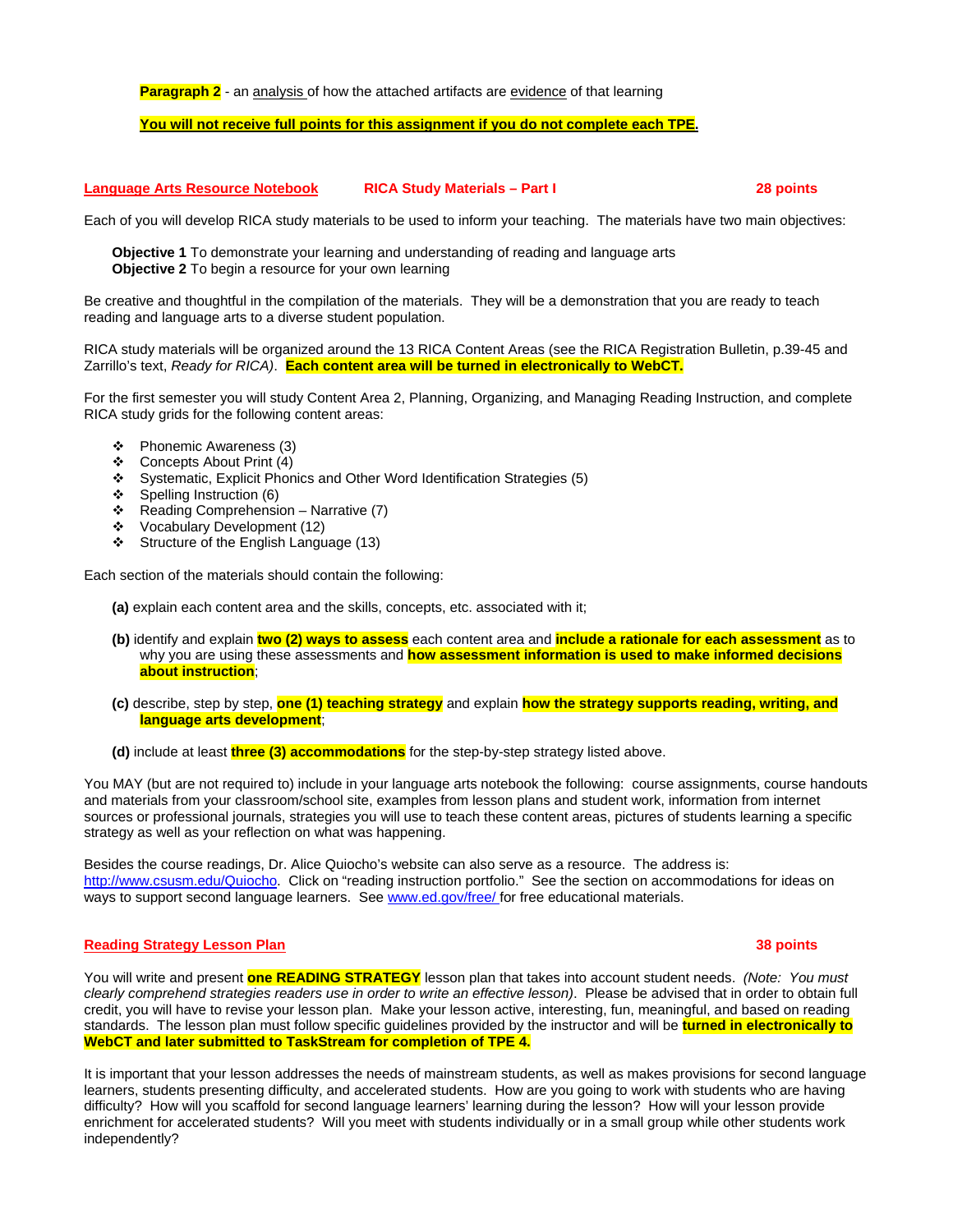We will examine how lesson plans must start with assessment. Therefore, we will be learning how to assess students and use the assessment information to make informed decisions about instruction that specifically addresses the standards.

You will be responsible for submitting a clean, typed copy for review and grading. *Keep the following in mind when writing your lesson*:

- ❖ What is the purpose of your lesson?
- ❖ How does it relate to real reading?
- What are your learning goals?
- \* What language development goals do you have planned for students?
- How are they aligned with the CA Reading/Language Arts standards? (check the Reading/Language Arts framework for CA public schools)The ELD Standards?
- How will you present the lesson? (instructional strategies, resource materials, time frame)
- How will you group students for the lesson?
- How will you assess your students?
- What scaffolds and accommodations will you provide for students who need additional help?

#### After completing your reading strategy lesson plan, **you are specifically responsible for writing and submitting a "complete" reflective statement for TPE 4** in the TaskStream Electronic Portfolio. Your writing should elaborate on your learning and mastery of this TPE and show that you have a grasp of how to make content accessible. The reflection should be approximately 250-350 words (the goal is to be succinct not to count words) and focus on a description/summarization of the TPE and an analysis of the lesson plan and how it demonstrates your understanding of the TPE. You **must attach your reading strategy lesson plan** as the primary artifact to support your ideas in the reflection for credit as well. Make sure that it is accessible to those who will be reading your portfolio in future instances.

This TPE reflective statement must include:

**Paragraph 1** - a description/summarization of the teacher candidate's learning with respect to the specific TPE being addressed (refer to *TPEs-at-a-Glance with Salient Features*)

**Paragraph 2** - an analysis of how the attached artifact is evidence of that learning

**You will not receive full points for this assignment if you do not complete each TPE.**

### **Primary Mini Case Study 32 points**

You will complete a case study of a child using the understanding you have gained from this course. This case study will be **turned in electronically to WebCT.** 

1. Assess

Choose a child between the ages of 3.5 – 6 who is **not reading yet.** Use *John's Part 3: Early Literacy Assessments* to conduct the following assessments of the child's emergent reading behavior:

- ¾ **Alphabet Knowledge Letter Identification** (Johns 463) (Previous John's Edition 309-311)
- ¾ **Wordless Picture Reading** (Johns 481) (Previous John's Edition 314-317)
- ¾ **Literacy Knowledge Concepts About Print** (Johns 466) (Previous John's Edition 313)
- ¾ **Phoneme Segmentation** (Johns 488) (Previous John's Edition 322)
- 2. Analyze

Look at the information that you have gathered in the assessments and develop **a profile** of the child as an emergent reader and **a qualitative analysis** of his/her early literacy behavior and skills. Use the Profile and Qualitative Analysis forms found in Johns 496 and 497 (Previous John's Edition 330 and 331).

3. Apply

Apply your analysis of the child's early literacy behaviors to design an instructional reading plan. You may use the RICA data grid to help you with this process. Your analysis must have the following components and include data from your assessments to support your explanation of the results.

- ¾ Write a well-developed paragraph about the child, **using a pseudonym**, describing the child's grade, likes, hobbies, etc.;
- ¾ Write a well-developed paragraph(s) describing the child's areas of **strength**, making sure that you use data to support your statements;
- ¾ Write a well-developed paragraph(s) describing the child's areas of **need**, making sure that you use data to support your statements;
- ¾ Write a well-developed paragraph(s) that both describes **what area of need you would focus on first** and explains why you would start your instruction there;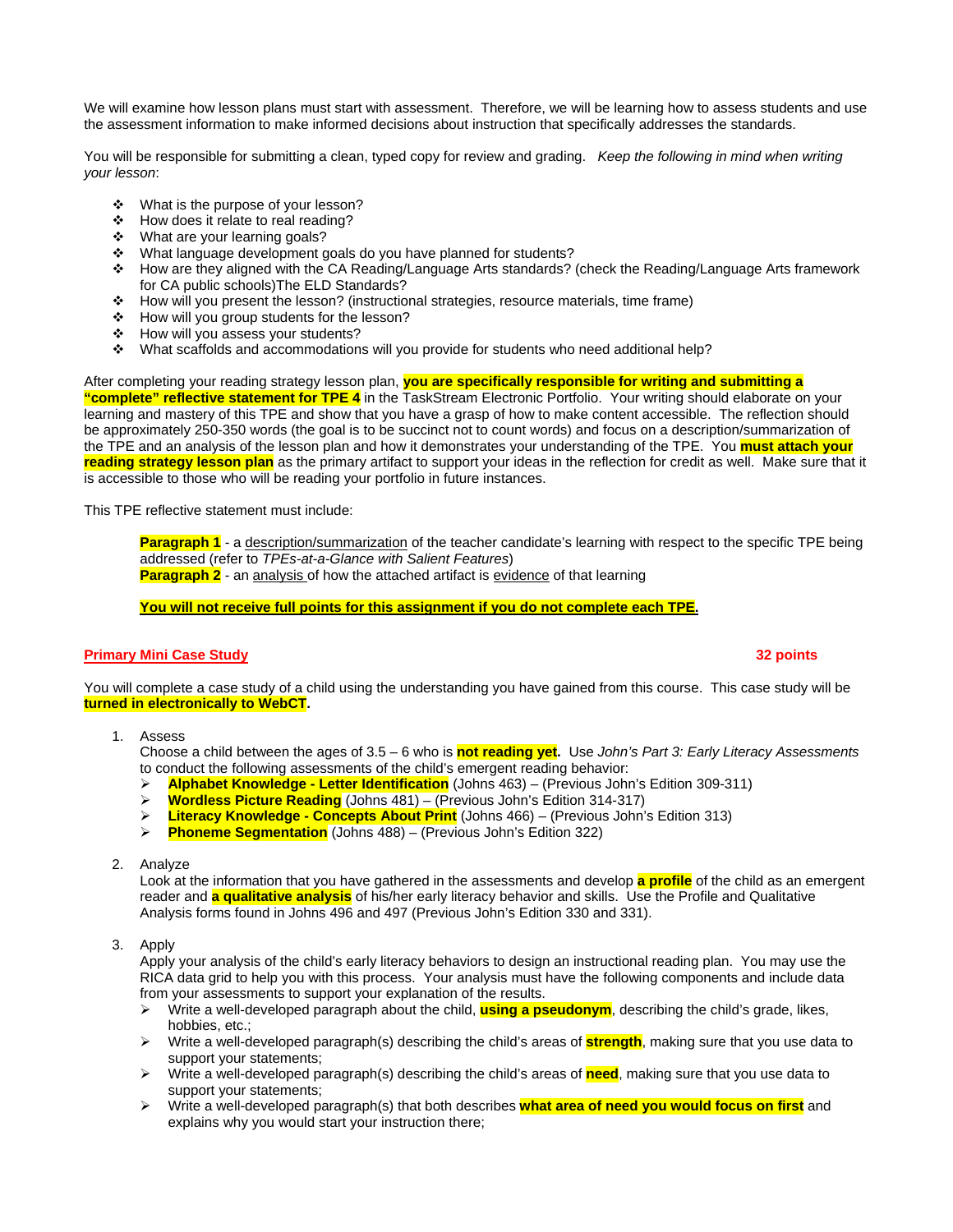- ¾ Write another well-developed paragraph(s) that describes **what you would do as a teacher to help him/her in this area** and why you think that instructional strategy/approach/activity will help the child progress. (Remember, the instructional strategy should take advantage of the child's strengths).
- 4. Reflect

Write a well-developed paragraph about what you learned from this assessment process.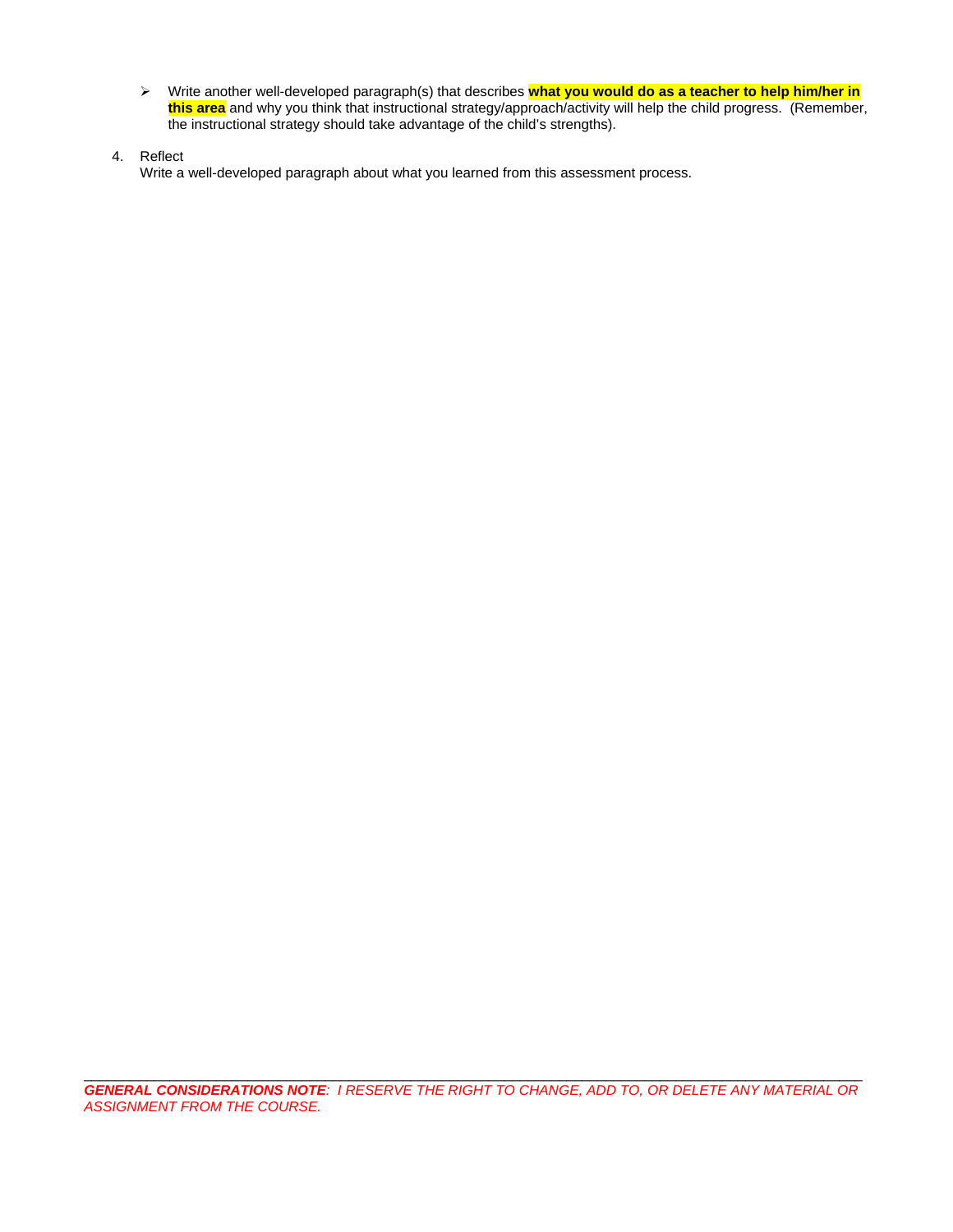#### **EDMS 521 Course Outline (Timeline, subject and reading assignments are subject to change pending on needs of students. Note that if and when there is a problem in understanding assignments and content, please see me in a timely manner.)**

| <b>Date</b> | <b>Topics for Discussion</b>                                                                                                                                                                                             | <b>Reading/Assignments</b>                                                                                                                                                                               |
|-------------|--------------------------------------------------------------------------------------------------------------------------------------------------------------------------------------------------------------------------|----------------------------------------------------------------------------------------------------------------------------------------------------------------------------------------------------------|
| Session 1   | <b>Course Overview</b><br><b>RICA</b><br><b>Balanced Literacy</b><br>Role of Assessment<br>Mini Case Study (DUE DATES TO BE DECIDED)<br>Field Observations (DUE DATES TO BE DECIDED)                                     | Tompkins Chapters 1, 9<br>Zarillo Introduction, Chapters 1, 2, 14                                                                                                                                        |
| Session 2   | Scaffolds of Reading Instruction<br>Language of School/Language of Learning<br>Concepts of Print<br><b>RICA Grids</b><br>Mini Case Study - Assessment Forms and Identify Student to be Assessed                          | Tompkins Chapters 1, 3, 9<br>Zarillo Chapter 4<br>Johns Part 3<br>Choate Chapters 4, 6, 7<br><b>DUE TODAY</b><br>Field Observation (OTHER DATES TBD)                                                     |
| Session 3   | Reading Stages of Development<br>Cueing System - Phonological System<br><b>Phonemic Awareness</b><br>Phonics<br>Mini Case Study - Assessment Forms                                                                       | Tompkins Chapters 1, 3, 4, 5, 9<br>Zarillo Chapters 3, 5<br>Johns Part 3<br>Choate Chapter 4<br><b>DUE TODAY</b><br>Concepts of Print RICA Grid                                                          |
| Session 4   | Spelling<br><b>Reading Process</b><br>Cueing System - Semantic System<br>Mini Case Study - Profile and Analysis                                                                                                          | Mini Case Study - Student Identification<br>Tompkins Chapters 1, 4, 9<br>Zarillo Chapters 3, 5<br>Johns Part 3<br>Choate Chapter 9<br><b>DUE TODAY</b><br>Phonemic Awareness Grid<br><b>Phonics Grid</b> |
| Session 5   | <b>Reading Comprehension</b><br><b>Text Factors</b><br>Reading Strategy Lesson Plan<br>Mini Case Study                                                                                                                   | Tompkins Chapters 7, 8, 9<br>Zarillo Chapter 7<br>Choate Chapter 5<br><b>DUE TODAY</b><br>Spelling Grid<br>Mini Case Study Assessment Data                                                               |
| Session 6   | Vocabulary Development<br>Reading Strategy Lesson Plan<br>TPE 1A - Paragraph 1<br>TPE 4 - Paragraph 1<br>Mini Case Study<br><b>Planning Reading Instruction</b>                                                          | Tompkins Chapters 5, 6, 9<br>Zarillo Chapter 12<br>Choate Chapter 4, 5<br>TaskStream, TPEs<br><b>DUE TODAY</b><br>Reading Comprehension Grid                                                             |
| Session 7   | Structure of English Language - Syntactic System<br>Reading Strategy Lesson Plan<br>TPE 1A - Paragraph 2 (Artifact Field Observations)<br>TPE 4 - Paragraph 2 (Artifact Reading Strategy Lesson Plan)<br>Mini Case Study | Zarillo Chapter 13<br>Choate Chapter 8<br><b>DUE TODAY</b><br>Vocabulary Development Grid                                                                                                                |
| Session 8   | Complete TPEs<br>Mini Case Study<br><b>Course Celebration</b>                                                                                                                                                            | <b>DUE TODAY</b><br>Structure of English Language Grid<br>Reading Strategy Lesson Plan                                                                                                                   |
|             |                                                                                                                                                                                                                          | <b>DUE (DATE TO BE DECIDED)</b><br>Mini Case Study                                                                                                                                                       |